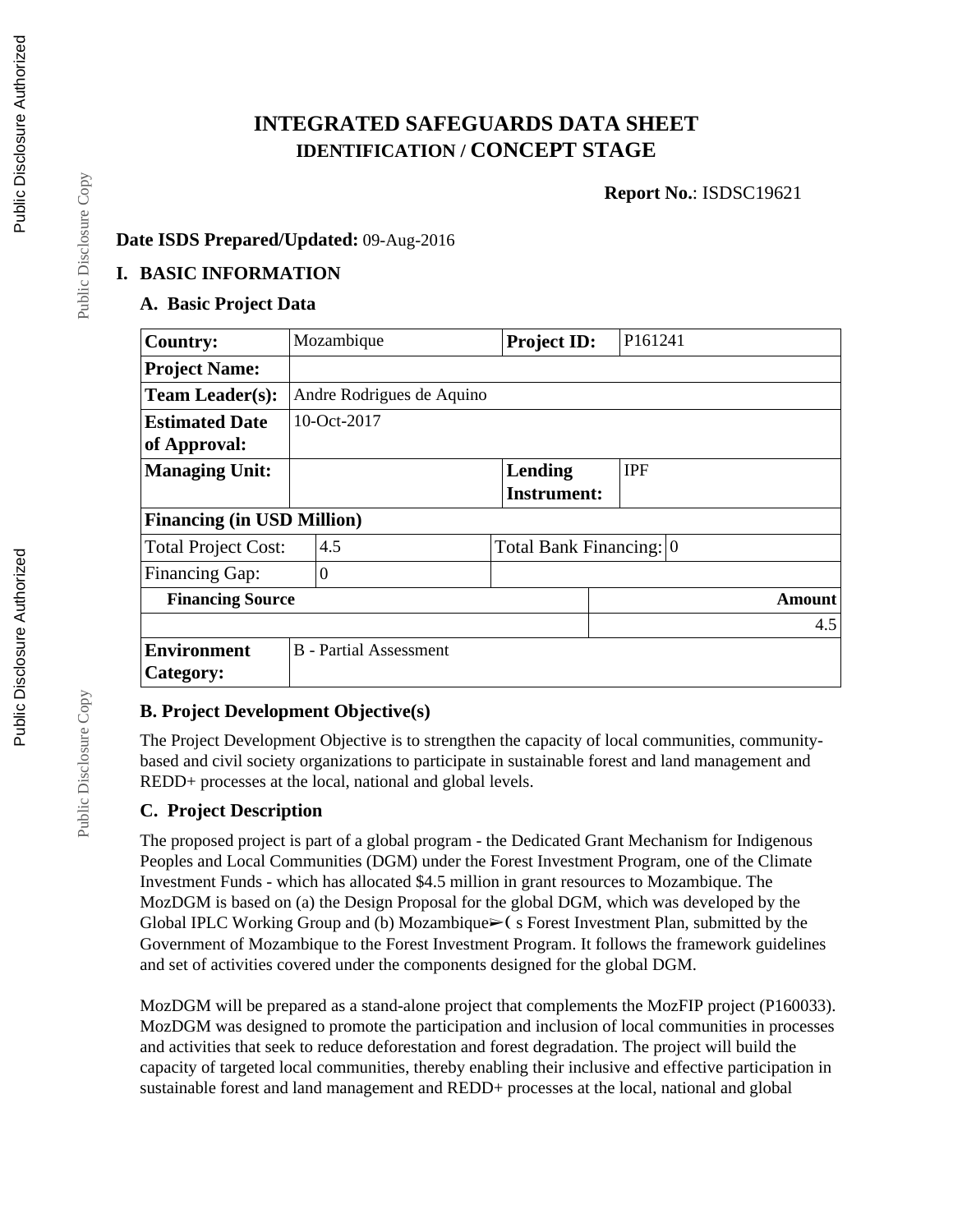levels. This will contribute to the goals of MozFIP, which is to improve forest and land management by local communities, the government, and the private sector in selected landscapes.

Similar to MozFIP, MozDGM will operate a two levels: (i) the national level focusing on capacity building and institutional strengthening; and (ii) the landscape level focusing on the implementation of activities in the two selected landscapes, Zambezia and Cabo Delgado. Activities on-the-ground will aim to address the drivers of deforestation, while prioritizing livelihoods improvements for communities who live in and around the forests. MozDGM will be differentiated from MozFIP through its community-centered approach in design and implementation, and the emphasis on community organization, knowledge and capacity strengthening as the foundation for sustainable resource management. MozDGM will complement MozFIP and other natural resource management initiatives in the landscapes from the bottom-up perspective.

The MozDGM, like DGM activities in other countries will establish a small grants program. Organizations will apply for and implement grants under the supervision of the National Executing Agency. Specific grantee selection and eligibility criteria are still being developed. It is expected that DGM activities and grants in Mozambique will: (a) promote a strong sense of ownership and social accountability among the grant beneficiaries and key stakeholders; (b) strengthen the institutional capacity of communities, community-based and civil society organizations by means of in situ training events on managerial issues for grant beneficiaries and by encouraging a diversity of partnerships with governmental and civil society organizations; and (c) provide culturally adequate technical assistance to design, develop and implement on-the-ground activities. The NSC and NEA are also expected to design adequate, flexible, and efficient administrative and financial arrangements that will enable easy, streamlined and fast-track access to grants by local communities and their representatives, and facilitating adequate financial flows and management of project resources to diverse communities. The NSC and NEA will also carry out preliminary assessments of the economic, environmental and social feasibility of community proposals.

The project has been informed by the national REDD+ Readiness process, the FIP preparation process and analytical work on the state of forests and the role of communities. This includes studies on deforestation drivers, a social and environmental assessment, and studies specific to Zambezia and Cabo Delgado on proposed interventions to address deforestation drivers and socioeconomic needs. Two critical analytical NLTAs that provided a rigorous, analytical basis for project design addressed the issues of land rights delimitation and community-based natural resource management in Mozambique, with case studies conducted in the project area.

#### **D. Project location and salient physical characteristics relevant to the safeguard analysis (if known)**

MozDGM will operate at two levels: (i) the national level focusing on capacity building and institutional strengthening; and (ii) the landscape level focusing on the implementation of activities in the two selected landscapes, Zambezia and Cabo Delgado.

#### **E. Borrower's Institutional Capacity for Safeguard Policies**

The National Executing Agency (NEA) is not yet defined and is expected to be selected by December 2016. At this stage the institutional capacity for safeguards policies implementation is not known. However, application of safeguards requirements particularly in subprojects is expected to be a challenge for a number of organizations accessing DGM funds. To mitigate this risk, the Project will ensure that the experience and performance of the NEA against environmental and social safeguards, both from the perspective of WB policies as the laws of the GOM, are assessed during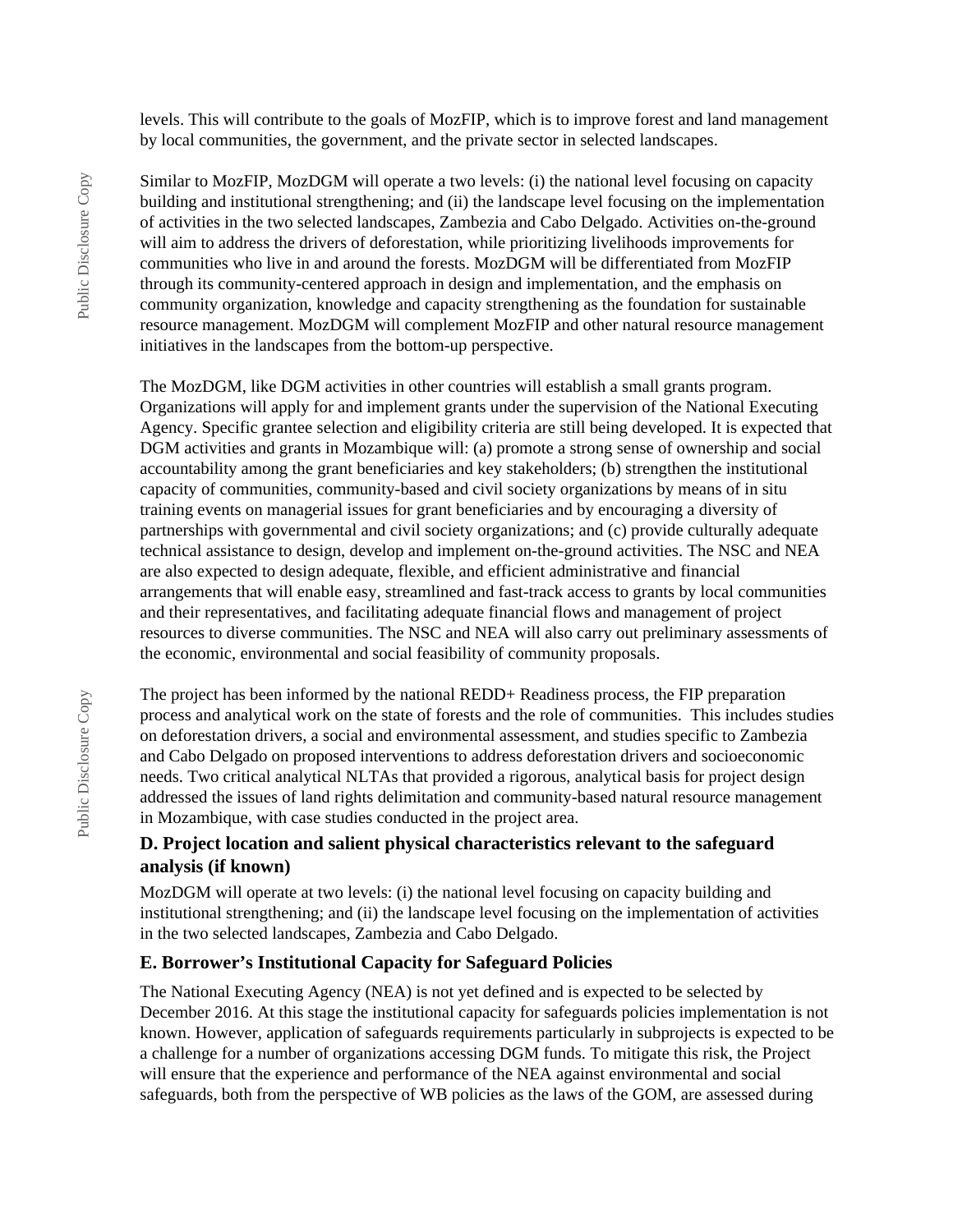recruitment and adequately monitored during Project implementation.

The NEA will be required to hire an Environmental and Social Safeguards Specialists (ESSS) to oversee DGM activities. This specialist will be under overall guidance from the World Bank Safeguards Specialists. He will provide day-to-day supervision of the ESMF and PF implementation and ensure that subsequent ESMPs are fully addressed. Training workshops will be required to local communities, community-based organizations and other actors engaged in project interventions.

## **F. Environmental and Social Safeguards Specialists on the Team**

Alfredo Ricardo Zunguze (GEN01) Bruno Alcantara Cardoso (GSU07)

Paulo Jorge Temba Sithoe (GEN01)

## **II. SAFEGUARD POLICIES THAT MIGHT APPLY**

| <b>Safeguard Policies</b>    | <b>Triggered?</b> | <b>Explanation (Optional)</b>                             |
|------------------------------|-------------------|-----------------------------------------------------------|
| Environmental Assessment OP/ | Yes               | The Mozambique Dedicated Grant Mechanism                  |
| <b>BP</b> 4.01               |                   | for Indigenous Peoples and Local Communities              |
|                              |                   | (DGM) is a Category B project owing to the fact           |
|                              |                   | that potential adverse environmental impacts on           |
|                              |                   | human populations or environmentally                      |
|                              |                   | important areas will be site-specific and few if          |
|                              |                   | any of them are irreversible; and in most cases           |
|                              |                   | mitigation measures can be designed. The                  |
|                              |                   | activities to be financed under MozDGM, in                |
|                              |                   | particular under Component 2, will include                |
|                              |                   | production and commercialization of artisanal             |
|                              |                   | and non-timber forest products; community                 |
|                              |                   | woodlots for biomass energy production;                   |
|                              |                   | community land delimitation; micro-zoning for             |
|                              |                   | territorial management plans; restoration of              |
|                              |                   | degraded areas; developing fire management                |
|                              |                   | plans; sustainable agro-ecological production;            |
|                              |                   | and ecotourism. These activities are anticipated          |
|                              |                   | to have positive social and environmental                 |
|                              |                   | impacts, as these activities will seeks to promote        |
|                              |                   | sustainable management of natural resources in            |
|                              |                   | the community $\triangleright$ (s lands whose livelihoods |
|                              |                   | depend on these resources. Although the nature            |
|                              |                   | and scale of the proposed activities are not              |
|                              |                   | expected to have significant adverse impacts, as          |
|                              |                   | project activities are likely to take place in or         |
|                              |                   | around forest lands or its vicinity and/or                |
|                              |                   | protected areas or natural habitats, adverse              |
|                              |                   | impacts may occur that would require due                  |
|                              |                   | safeguards attention. As consequently of the              |
|                              |                   | aforementioned the OP/BP 4.01 is triggered and            |
|                              |                   | basic principles and prerogatives need to be              |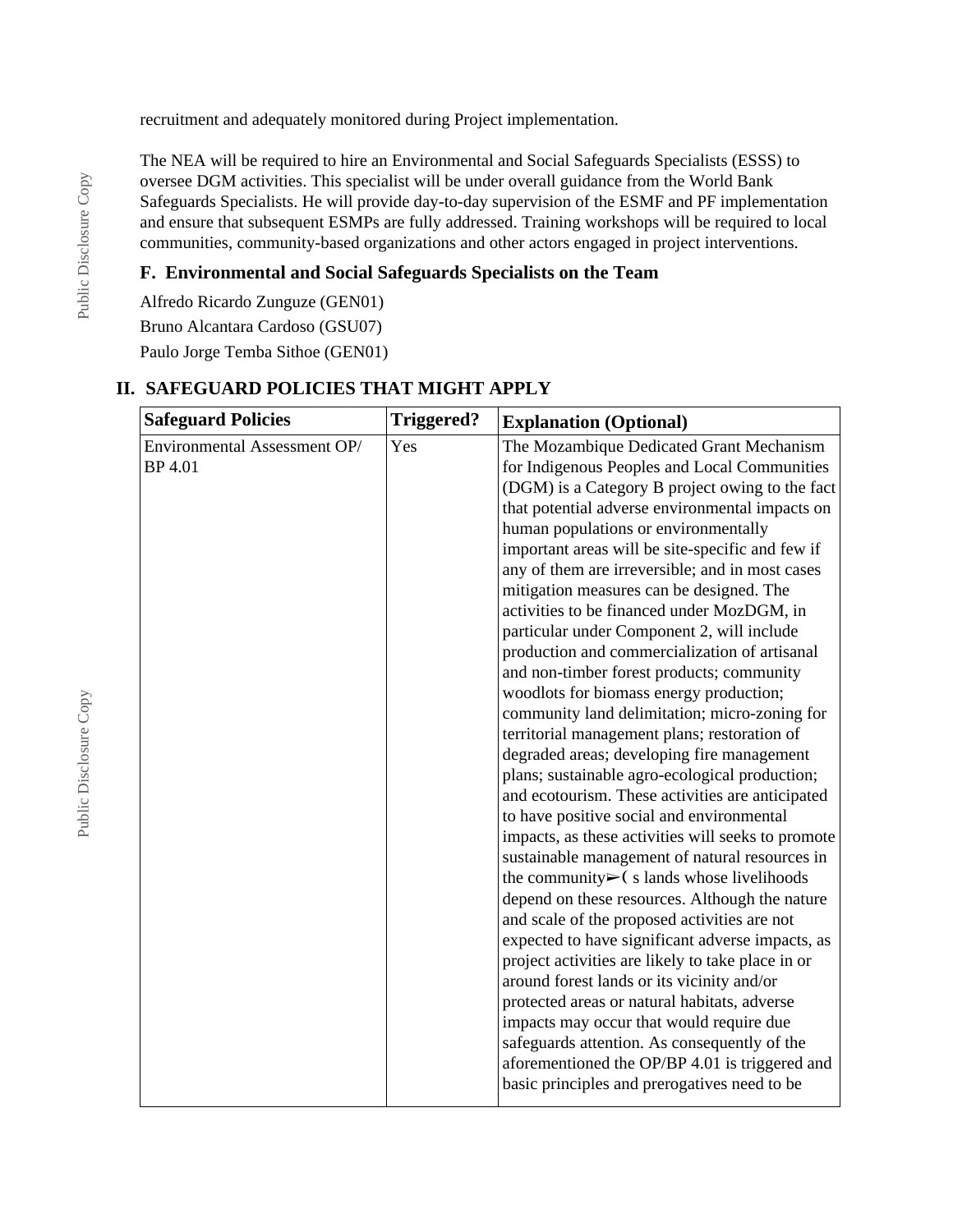| for the anticipated impacts, safeguards<br>screening process. The ESMF will include<br>arrangements for preparing, screening,<br>specific ESMPs for subprojects to prevent<br>The ESMF will also include provisions for<br>mitigation of impacts on forest and natural<br>habitats, thus providing general guidance<br>4.36 on Forests and OP/BP 4.04 on Natural<br>Habitats. Both the ESMF and RPF/PF under<br>disclosed both in-country and at Bank's<br>specific ESMPs may be prepared, consulted<br>Bank's InfoShop (this will be agreed by<br>along with appropriate institutional<br>arrangements for preparing, screening,<br>reviewing, implementing and monitoring<br>well as cumulative impacts.<br>Natural Habitats OP/BP 4.04<br>Yes<br>take into account the conservation of<br>biodiversity, as well as the numerous<br>habitats provide to human society. Activities<br>under MozDGM should lead to positive<br>impacts on natural habitats, such as their<br>conservation and sustainable land |  |                                                                                                                                                                                                                                                                                                                                                                                                                                                                                                                                                                                                                                                                                                                                                                                                                                                                                                            |
|----------------------------------------------------------------------------------------------------------------------------------------------------------------------------------------------------------------------------------------------------------------------------------------------------------------------------------------------------------------------------------------------------------------------------------------------------------------------------------------------------------------------------------------------------------------------------------------------------------------------------------------------------------------------------------------------------------------------------------------------------------------------------------------------------------------------------------------------------------------------------------------------------------------------------------------------------------------------------------------------------------------|--|------------------------------------------------------------------------------------------------------------------------------------------------------------------------------------------------------------------------------------------------------------------------------------------------------------------------------------------------------------------------------------------------------------------------------------------------------------------------------------------------------------------------------------------------------------------------------------------------------------------------------------------------------------------------------------------------------------------------------------------------------------------------------------------------------------------------------------------------------------------------------------------------------------|
|                                                                                                                                                                                                                                                                                                                                                                                                                                                                                                                                                                                                                                                                                                                                                                                                                                                                                                                                                                                                                |  | established and followed to comply with<br>safeguards requirements. As mitigation strategy<br>instruments already developed under the FCPF<br>support to the REDD+ Readiness Process are<br>being harmonized to be applied to MozFIP as<br>well as MozDGM Projects. The ESMF and RPF<br>under harmonization for MozFIP and MozDGM<br>will include specific considerations for the two<br>project activities especially on the sub-projects<br>procedures along with appropriate institutional<br>reviewing, implementing and monitoring site<br>adverse impacts as well as cumulative impacts.<br>procedures to address basic principles of OP/BP<br>preparation will be consulted upon and will be<br>InfoShop prior to appraisal. For each subproject,<br>upon, and disclosed both in country and in the<br>appraisal). The ESMF will include procedures<br>specific ESMPs to prevent adverse impacts as |
|                                                                                                                                                                                                                                                                                                                                                                                                                                                                                                                                                                                                                                                                                                                                                                                                                                                                                                                                                                                                                |  |                                                                                                                                                                                                                                                                                                                                                                                                                                                                                                                                                                                                                                                                                                                                                                                                                                                                                                            |
|                                                                                                                                                                                                                                                                                                                                                                                                                                                                                                                                                                                                                                                                                                                                                                                                                                                                                                                                                                                                                |  | The application of this policy seeks to ensure<br>that all activities to be financed under MozDGM<br>environmental services and products that natural<br>management. Overall, MozDGM activities are<br>expected to have significant positive impacts on<br>natural habitats, as the project under Component<br>1 aim to strengthen communities► (knowledge                                                                                                                                                                                                                                                                                                                                                                                                                                                                                                                                                 |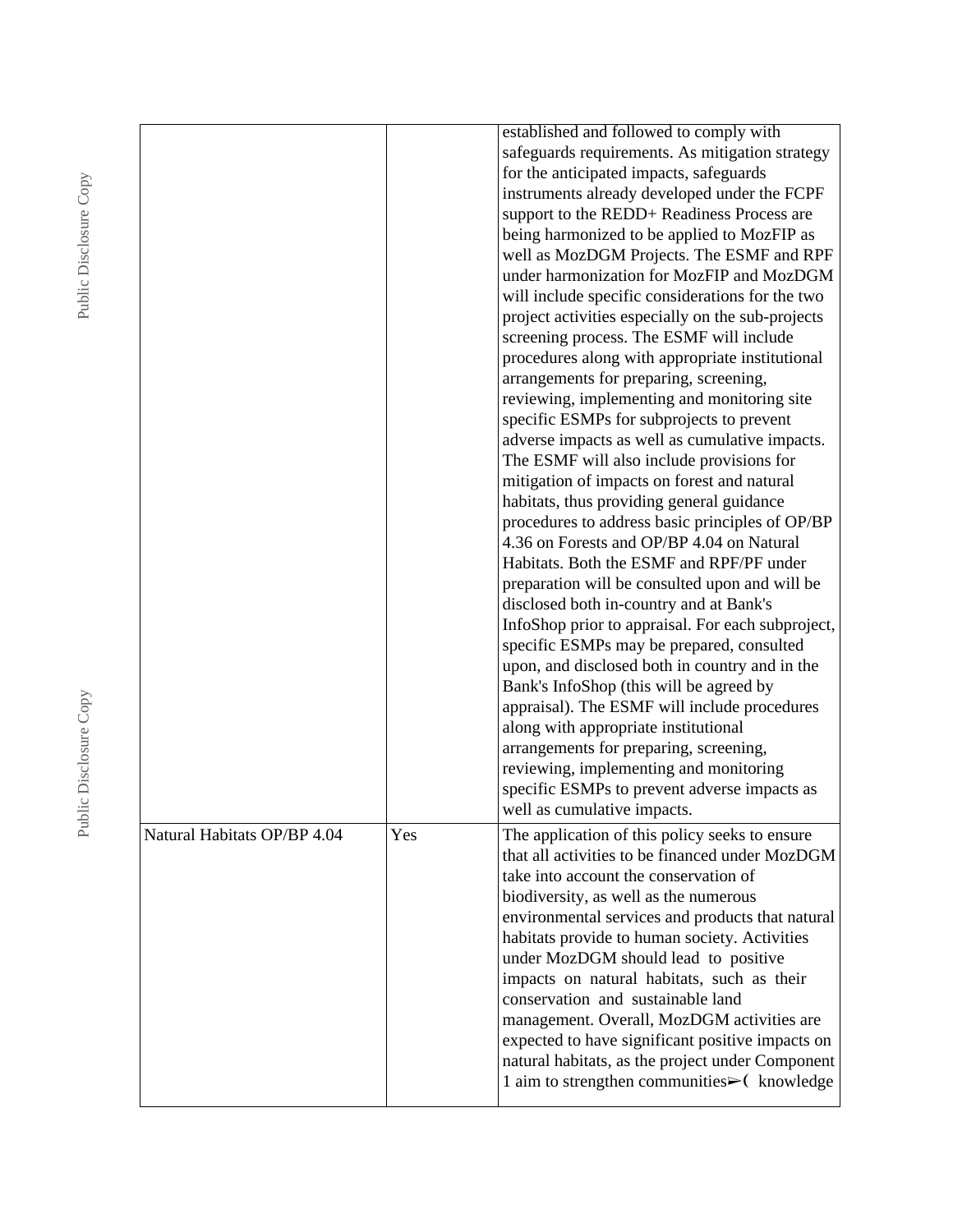|                                            |            | and technical capacity on matters related to<br>climate change and forest and land<br>management, and under Component 2 will<br>support subprojects contributing directly or<br>indirectly to reduce deforestation while<br>enhancing local livelihoods. However, as<br>project activities are likely to be undertaken in<br>the vicinity of forests and/or protected areas or<br>natural habitats this policy is triggered. The<br>ESMF being prepared will include provisions<br>for mitigation of impacts on natural habitats<br>(forest) approaches, thus providing general<br>guidance procedures to address OP/BP 4.04.                                                                                                                                                                                                                                                                                    |
|--------------------------------------------|------------|------------------------------------------------------------------------------------------------------------------------------------------------------------------------------------------------------------------------------------------------------------------------------------------------------------------------------------------------------------------------------------------------------------------------------------------------------------------------------------------------------------------------------------------------------------------------------------------------------------------------------------------------------------------------------------------------------------------------------------------------------------------------------------------------------------------------------------------------------------------------------------------------------------------|
| Forests OP/BP 4.36                         | Yes        | MozDGM activities are expected to have a<br>positive impact on forest ecosystems through<br>numerous activities such as avoiding<br>deforestation, fire management, restoration of<br>degraded areas, protecting and enhancing<br>ecosystem services and biodiversity. As<br>project activities are likely to take place in or<br>around forest lands this policy is triggered. The<br>ESMF under preparation in harmonization<br>withfor the MozFIP project will address basic<br>OP/BP 4.36 requirements, and be used by the<br>MozDGM.                                                                                                                                                                                                                                                                                                                                                                        |
| Pest Management OP 4.09                    | No         | In general terms, MozDGM activities will have<br>no association with pesticides. Nevertheless,<br>some amounts of pesticides might be used in the<br>short term for those activities associated with<br>sustainable agro-ecological production under<br>Component 2. Consequently this policy is<br>triggered. The ESMF under preparation will<br>include pest management approaches, thus<br>providing analysis of potential negative impacts<br>resulting from the use of pesticides and the risks<br>associated with the inappropriate handling or<br>storing of their containers, as well as providing<br>general guidance procedures to address OP/BP<br>4.09. As stipulated in the policy, the ESMF<br>will refer to the World Health<br>Organization $\triangleright$ (s Recommended Classification<br>of Pesticides by Hazard and Guidelines to<br>Classification, as well as Mozambique<br>legislation. |
| Physical Cultural Resources OP/<br>BP 4.11 | <b>TBD</b> | This policy could be triggered if MozDGM<br>activities promote actions in areas containing<br>sites deemed physical cultural resources by                                                                                                                                                                                                                                                                                                                                                                                                                                                                                                                                                                                                                                                                                                                                                                        |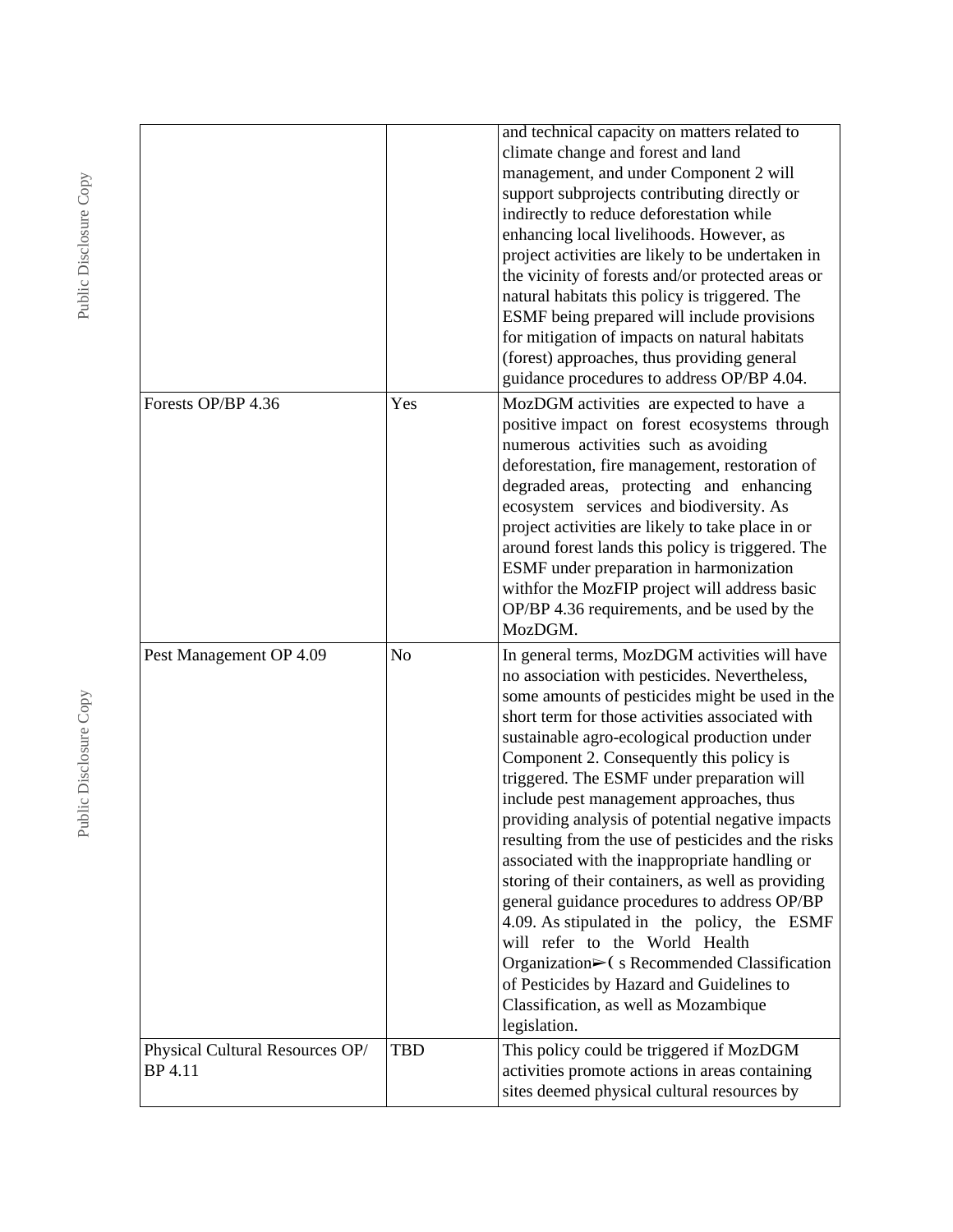|                                                   |                | communities living there (e.g. holy sites such as<br>sacred groves, sacred forests, etc.). Mozambique<br>has several sites that are important to local<br>communities, including sacred forests.<br>Nevertheless it is not expected that community<br>under MozDGM perform activities in such<br>areas. However, during project preparation will<br>be determined whether the policy requirements<br>apply in that particular project $\blacktriangleright$ (s context.                                                                                     |
|---------------------------------------------------|----------------|-------------------------------------------------------------------------------------------------------------------------------------------------------------------------------------------------------------------------------------------------------------------------------------------------------------------------------------------------------------------------------------------------------------------------------------------------------------------------------------------------------------------------------------------------------------|
| Indigenous Peoples OP/BP 4.10                     | No             | The policy is not triggered simply because it<br>does not apply to Mozambique, as there are no<br>such populations/communities that correspond<br>to the definition of Indigenous Peoples as<br>described per the policy.                                                                                                                                                                                                                                                                                                                                   |
| <b>Involuntary Resettlement OP/BP</b><br>4.12     | Yes            | Involuntary Resettlement (OP/BP 4.12) is<br>triggered because project activities may involve<br>community land delimitation and micro-zoning<br>for territorial management plans leading to<br>restrictions of access to livelihoods and<br>resources. A Process Framework (PF) will be<br>prepared is under preparation, as part of the<br>RPF, so that community access resources might<br>be assured. The PF will need to be is under<br>consulted consultationupon, and will be<br>disclosed in country and in the Bank InfoShop<br>prior to appraisal. |
| Safety of Dams OP/BP 4.37                         | No             | MozDGM is not expected to support<br>construction nor rehabilitation of dams nor<br>support other investments related with<br>services of existing dams, therefore, this policy<br>is not triggered.                                                                                                                                                                                                                                                                                                                                                        |
| Projects on International<br>Waterways OP/BP 7.50 | No             | Project proposed interventions are not expected<br>to involve large scale irrigation activities that<br>would adversely affect the quality or quantity of<br>water flow within shared waterways. The<br>project will promote sustainable agro-ecological<br>production under Component 2 to address the<br>main drivers of deforestation and degradation<br>which comes from unsustainable agriculture.<br>However, the location, scale and complexity of<br>agricultural intervention are not well known at<br>this stage of project preparation phase.    |
| Projects in Disputed Areas OP/BP<br>7.60          | N <sub>o</sub> | This policy is not triggered. The area in which<br>the MozDGM will be implemented is not<br>known to include any disputed areas.                                                                                                                                                                                                                                                                                                                                                                                                                            |

# **III. SAFEGUARD PREPARATION PLAN**

Public Disclosure Copy Public Disclosure Copy